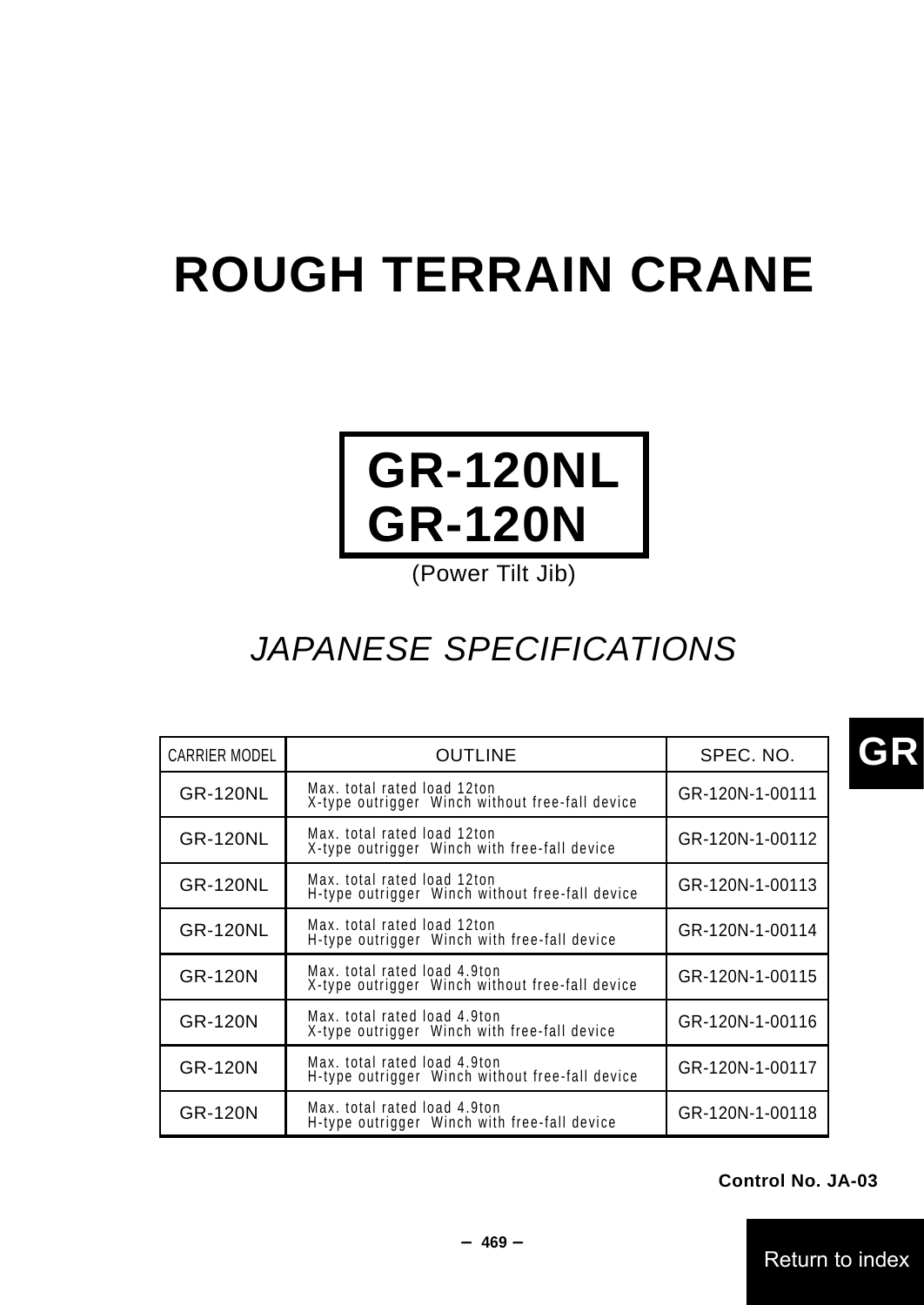# **GR-120NL, GR-120N**

# CRANE SPECIFICATIONS

#### **CRANE CAPACITY**

5.3m Boom 12,000kg at 2.0m (8part-line) ...GR-120NL 4,900kg at 4.0m (4part-line) ...GR-120N 9.0m Boom 6,000kg at 4.0m (4part-line) ...GR-120NL 4,900kg at 4.5m (4part-line) ...GR-120N 12.7m Boom 6,000kg at 4.0m (4part-line) ...GR-120NL 4,900kg at 4.5m (4part-line) ...GR-120N 16.4m Boom 5,000kg at 4.5m (4part-line) ...GR-120NL 4,900kg at 4.5m (4part-line) ...GR-120N 20.1m Boom 4,500kg at 4.0m (4part-line) 23.8m Boom 3,000kg at 5.5m (4part-line) 3.6m Jib 1,500kg at 75° (1part-line) 5.5m Jib 850kg at 70° (1part-line)<br>Single top 1,800kg (1part-line) (1part-line) **MAX.LIFTING HEIGHT** Boom: 24.5m Single top: 30.0m **MAX.WORKING RADIUS** Boom: 22.3m Single top: 23.2m **BOOM LENGTH**  $5.3m - 23.8m$ **BOOM EXTENSION** 18.5m **BOOM EXTENSION SPEED** 18.5m/52s **JIB LENGTH** 3.6m, 5.5m **MAIN WINCH SINGLE LINE WINDING SPEED** 124m/min (5th layer) **MAIN WINCH HOOK SPEED** 31.0m/min (4 part-line) **MAIN WINCH SINGLE LINE UNWINDING SPEED** <Reference> Standard 110m/min (5th layer) High speed 185m/min (5th layer) --- only on cranes fitted with winches without free-fall device **AUXILIARY WINCH SINGLE LINE WINDING SPEED** 105m/min (3th layer) **AUXILIARY WINCH HOOK SPEED** 105m/min (1 part-line) **AUXILIARY WINCH SINGLE LINE UNWINDING SPEED** <Reference> Standard 100m/min (3rd layer) High speed 160m/min (3rd layer) --- only on cranes fitted with winches without free-fall device **BOOM ELEVATION ANGLE**  $-3^\circ - 82^\circ$ **BOOM ELEVATION SPEED**  $-3^{\circ} - 82^{\circ}/30s$ **SWING ANGLE** 360°continue **SWING SPEED**  $2.4$ min-1(rpm) **WIRE ROPE** Main Winch: 11.2mm x 132m (Diameter x Length) Spin-resistant wire rope Auxiliary Winch: 11.2mm x 65m (Diameter x Length) Spin-resistant wire rope **BOOM** 6-section hydraulically telescoping boom of box construction (stages 2,3: synchronized; stages 4,5,6: synchronized) **BOOM EXTENSION** 2 double-acting hydraulic cylinders 2 wire rope type telescoping devices

#### **JIB**

2 stage which swings from and stores under the boom (with 2nd stage being a pull-out type) Hydraulic non-stage offset (5°- 45°) type **SINGLE TOP** Mounted and fixed on the top boom section.

#### **HOIST**

Driven by hydraulic motor and via bevel gear reducer. Automatic brake

High-speed unwind function - only on cranes fitted with winches without free-fall device

Free-fall device (with foot brake) - only on cranes fitted with winches with free-fall device 2 single winches

With flow regulator valve with pressure compensation **BOOM ELEVATION**

1 double-acting hydraulic cylinder With flow regulator valve with pressure compensation

#### **SWING**

Hydraulic motor driven planetary gear reducer Swing bearing Negative brake

### **OUTRIGGERS**

Fully hydraulic X-type or H-type(floats mounted integrally) Slides and jacks each provided with independent operation device. Fully extended width 4.7m Middle extended width 4.3m, 3.5m, 2.5m

Minimum extended width 1.7m (X-type), 1.64m (H-type)

#### **OPERATION METHOD**

Hydraulic pilot valve operation **MAX. VERTICAL LOAD CAPACITY OF OUTRIGGER**

#### 12.9t ...GR-120NL 10.3t ...GR-120N

**POWER TAKE-OFF**

#### PTO wet multi-plate clutch **HYDRAULIC PUMPS**

2 variable piston pumps

2 gear pumps

#### **HYDRAULIC OIL TANK CAPACITY** 172 liters

#### **SAFETY DEVICES**

Automatic moment limiter (AML) Swing automatic stop device Elevation slow down and stop device Over-winding cutout device Working area control device Free-fall interlock device - only on cranes fitted with winches with free-fall device Outrigger extension width detector Level gauge Hook safety latch Hydraulic safety valve Telescopic counterbalance valve Elevation counterbalance valve Power tilt counterbalance valve Jack pilot check valve Hydraulic oil temperature indication lamp **EQUIPMENT** Air-conditioner with dehumidifier Radio Oil cooler Operation pedals

ISO arrangement: for telescoping/auxiliary hoisting TADANO arrangement: for elevating/telescoping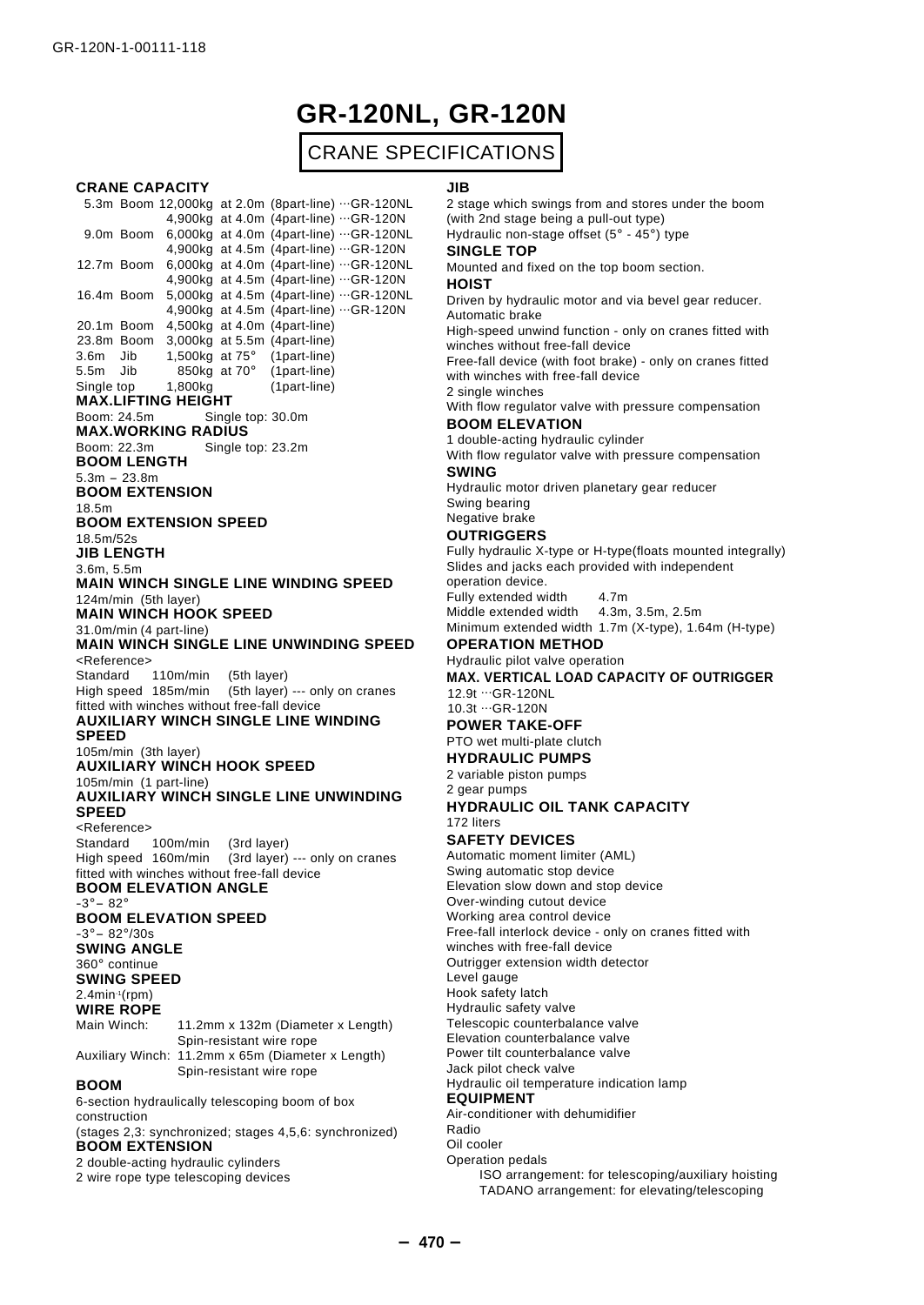6.5m (2-wheel steering)

# CARRIER SPECIFICATIONS | GENERAL DATA

#### **ENGINE**

Model MITSUBISHI 4M50-TLE2A (with turbo charger and air cooler) Type 4-cycle, 4-cylinder, direct-injection, water-cooled

diesel engine Piston displacement 4,899cc Max. output 125kW (170PS) at 2,800min<sup>-1</sup>(rpm)

Max. torque 451N·m (46.0kgf·m) at 1,800min<sup>-1</sup>(rpm) **TORQUE CONVERTER**

3-element, 1-stage unit (with automatic lock-up mechanism)

#### **TRANSMISSION**

Automatic and manual transmission

Power shift type (wet multi-plate clutch)

3 forward and 1 reverse speeds (with Hi/Low settings) **REDUCER**

Single reduction type hypoid gear

#### **DRIVE**

2-wheel drive (4X2) / 4-wheel drive (4X4) selection **FRONT AXLE** Full floating type **REAR AXLE**

### Full floating type

#### **SUSPENSION**

Front Parallel leaf spring type Rear Parallel leaf spring type

Spring lock device (option) **STEERING**

#### Fully hydraulic power steering

With reverse steering correction mechanism

#### **BRAKE SYSTEM**

Service Brake

Hydro-pneumatic disk brake

### Parking Brake

Mechanically operated, internal expanding duo-servo shoe type acting on drum at transmission case rear. Auxiliary Brake

Electro-pneumatic operated exhaust brake

#### Auxiliary braking device for operations

**FRAME**

Welded box-shaped structure

**ELECTRIC SYSTEM** 12 V DC. 2 batteries of 24V (100Ah)

**FUEL TANK CAPACITY**

189 liters

**TIRES** 275/80 R22.5 149/146J Rear 275/80 R22.5 149/146J **CAB**

One-man type With interior equipment Rubber mounted type Fully adjustable foldable seat (with headrest, armrest and seat belt) Adjustable handle (tilt, telescoping) Intermittent type windshield/roof wiper (with washer) Power window Side visor Emergency steering device Suspension lock device **SAFETY DEVICES** Rear wheel steering lock device

#### Engine over-run alarm Overshift prevention device Parking brake alarm **EQUIPMENT**

Centralized oiling device

# **DIMENSIONS**<br>Overall length

| Overall length       | 7,430mm    |            |
|----------------------|------------|------------|
| Overall width        | 2,000mm    |            |
| Overall height       | 2,800mm    |            |
| Wheel base           | 2,750mm    |            |
| Tread Front          | 1.680mm    |            |
| Rear                 | 1,680mm    |            |
| <b>WEIGHTS</b>       |            |            |
| Gross vehicle weight | $(X-type)$ | $(H-type)$ |
| Total                | 13,495kg   | 13,365kg   |
| Front                | 6.960ka    | 6,900kg    |
| Rear                 | 6.535ka    | 6,465kg    |
| <b>PERFORMANCE</b>   |            |            |
| Max. traveling speed | 49km/h     |            |
| Gradeability (tan    | 0.46       |            |
|                      |            |            |

Min. turning radius 3.8m (4-wheel steering)

- **471** -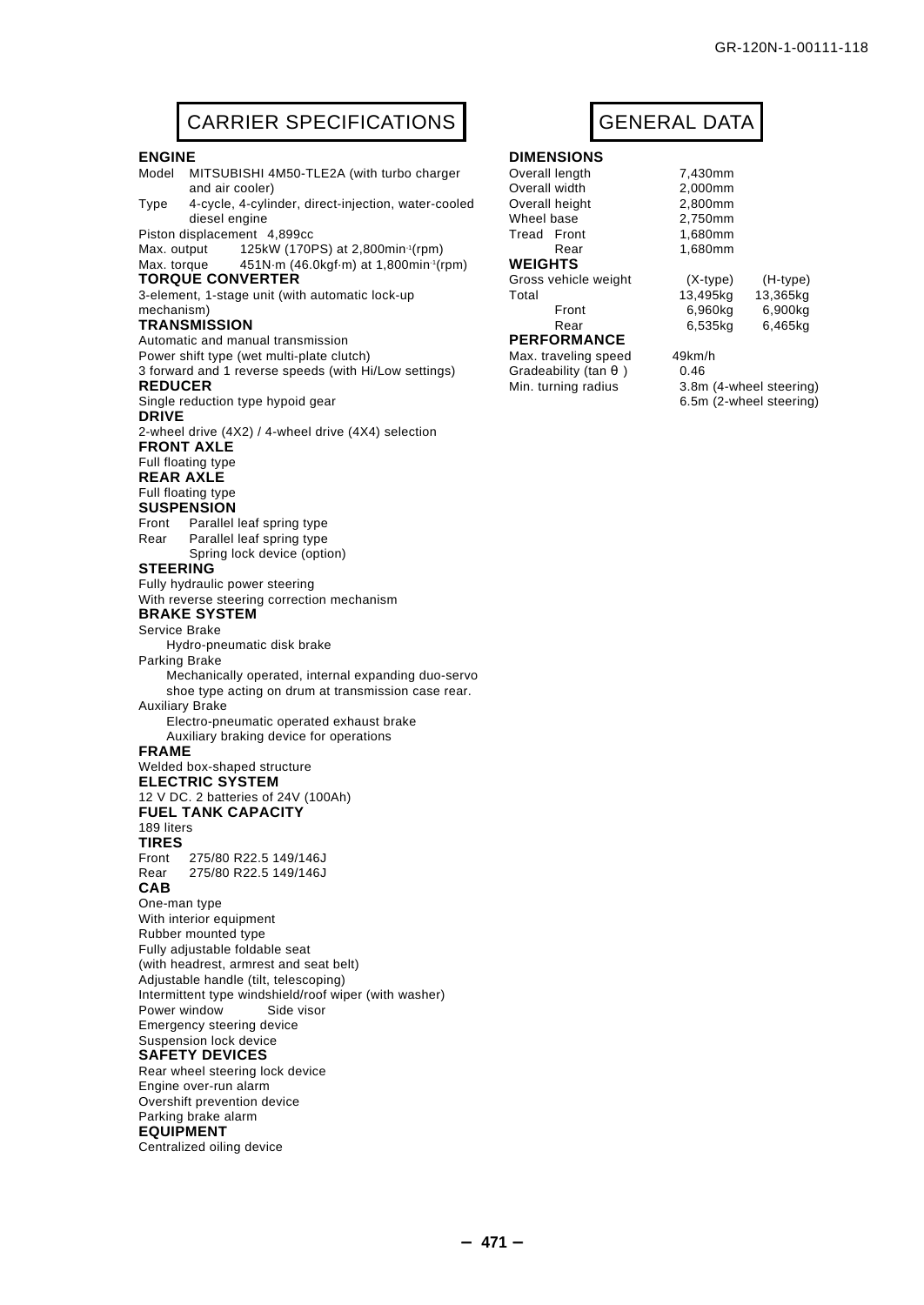# TOTAL RATED LOADS

# (1) With outriggers set [BOOM]

| Outriggers fully extended (4.7m) |             |                  |                |            |             |       |  |  |  |
|----------------------------------|-------------|------------------|----------------|------------|-------------|-------|--|--|--|
| $\mathbf{A}$<br>$\, {\bf B}$     | 5.3m        | 9.0 <sub>m</sub> | 12.7m          | 16.4m      | 20.1m       | 23.8m |  |  |  |
| 1.0 <sub>m</sub>                 | 12.00(4.90) | 6.00(4.90)       |                |            |             |       |  |  |  |
| 1.5m                             | 12.00(4.90) | 6.00(4.90)       | 6.00(4.90)     |            |             |       |  |  |  |
| 2.0 <sub>m</sub>                 | 12.00(4.90) | 6.00(4.90)       | 6.00(4.90)     | 5.00(4.90) |             |       |  |  |  |
| 2.5m                             | 10.00(4.90) | 6.00(4.90)       | 6.00(4.90)     | 5.00(4.90) | 4.50        |       |  |  |  |
| 3.0 <sub>m</sub>                 | 8.20(4.90)  | 6.00(4.90)       | 6.00(4.90)     | 5.00(4.90) | 4.50        |       |  |  |  |
| 3.5m                             | 7.00(4.90)  | 6.00(4.90)       | 6.00(4.90)     | 5.00(4.90) | 4.50        | 3.00  |  |  |  |
| 4.0 <sub>m</sub>                 | 6.10(4.90)  | 6.00(4.90)       | 6.00(4.90)     | 5.00(4.90) | 4.50        | 3.00  |  |  |  |
| 4.5m                             |             | 5.20(4.90)       | 5.10(4.90)     | 5.00(4.90) | 4.10        | 3.00  |  |  |  |
| 5.0m                             |             | 4.65             | 4.60           | 4.50       | 3.80        | 3.00  |  |  |  |
| 5.5m                             |             | 4.15             | 4.10           | 4.00       | 3.50        | 3.00  |  |  |  |
| 6.0m                             |             | 3.75             | 3.70           | 3.60       | 3.25        | 2.80  |  |  |  |
| 7.0 <sub>m</sub>                 |             | 3.05             | 3.00           | 2.90       | 2.75        | 2.40  |  |  |  |
| 8.0m                             |             | 2.70(7.7m)       | 2.45           | 2.40       | 2.35        | 2.15  |  |  |  |
| 9.0 <sub>m</sub>                 |             |                  | 1.90           | 2.05       | 2.05        | 1.90  |  |  |  |
| 10.0m                            |             |                  | 1.55           | 1.70       | 1.75        | 1.65  |  |  |  |
| 11.0m                            |             |                  | 1.25           | 1.45       | 1.55        | 1.45  |  |  |  |
| 12.0m                            |             |                  | 1.20(11.4m)    | 1.25       | 1.35        | 1.30  |  |  |  |
| 13.0m                            |             |                  |                | 1.00       | 1.15        | 1.15  |  |  |  |
| 14.0m                            |             |                  |                | 0.85       | 1.00        | 1.05  |  |  |  |
| 15.0m                            |             |                  |                | 0.70       | 0.85        | 0.95  |  |  |  |
| 16.0m                            |             |                  |                |            | 0.70        | 0.80  |  |  |  |
| 17.0m                            |             |                  |                |            | 0.60        | 0.70  |  |  |  |
| 18.0m                            |             |                  |                |            | 0.50        | 0.60  |  |  |  |
| 19.0m                            |             |                  |                |            | 0.45(18.7m) | 0.50  |  |  |  |
| 20.0m                            |             |                  |                |            |             | 0.45  |  |  |  |
| 22.0m                            |             |                  |                |            |             | 0.30  |  |  |  |
| 22.3m                            |             |                  |                |            |             | 0.27  |  |  |  |
| a (°)                            |             |                  | $\overline{0}$ | 82         |             |       |  |  |  |

A= Boom length B= Working radius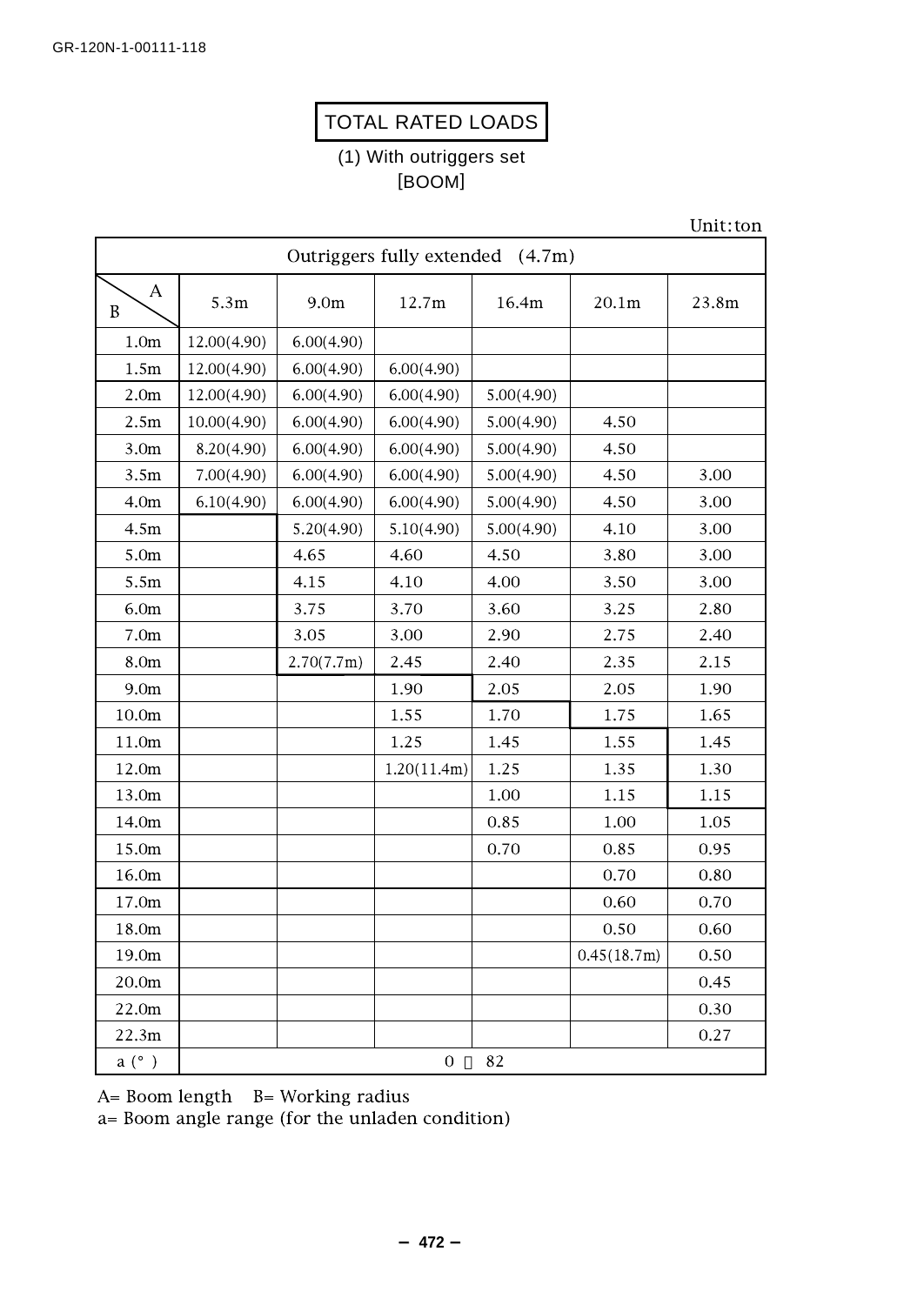Unit:ton

| Outriggers middle extended (4.3m) |             |                  |                |            |             |       |  |  |  |
|-----------------------------------|-------------|------------------|----------------|------------|-------------|-------|--|--|--|
| A<br>$\mathbf B$                  | 5.3m        | 9.0 <sub>m</sub> | 12.7m          | 16.4m      | 20.1m       | 23.8m |  |  |  |
| 1.0 <sub>m</sub>                  | 12.00(4.90) | 6.00(4.90)       |                |            |             |       |  |  |  |
| 1.5m                              | 12.00(4.90) | 6.00(4.90)       | 6.00(4.90)     |            |             |       |  |  |  |
| 2.0 <sub>m</sub>                  | 12.00(4.90) | 6.00(4.90)       | 6.00(4.90)     | 5.00(4.90) |             |       |  |  |  |
| 2.5m                              | 10.00(4.90) | 6.00(4.90)       | 6.00(4.90)     | 5.00(4.90) | 4.50        |       |  |  |  |
| 3.0 <sub>m</sub>                  | 8.20(4.90)  | 6.00(4.90)       | 6.00(4.90)     | 5.00(4.90) | 4.50        |       |  |  |  |
| 3.5m                              | 7.00(4.90)  | 6.00(4.90)       | 6.00(4.90)     | 5.00(4.90) | 4.50        | 3.00  |  |  |  |
| 4.0 <sub>m</sub>                  | 6.10(4.90)  | 6.00(4.90)       | 6.00(4.90)     | 5.00(4.90) | 4.50        | 3.00  |  |  |  |
| 4.5m                              |             | 5.20(4.90)       | 5.10(4.90)     | 5.00(4.90) | 4.10        | 3.00  |  |  |  |
| 5.0m                              |             | 4.65             | 4.60           | 4.50       | 3.80        | 3.00  |  |  |  |
| 5.5m                              |             | 4.15             | 4.10           | 4.00       | 3.50        | 3.00  |  |  |  |
| 6.0m                              |             | 3.75             | 3.70           | 3.60       | 3.25        | 2.80  |  |  |  |
| 7.0 <sub>m</sub>                  |             | 2.90             | 3.00           | 2.90       | 2.75        | 2.40  |  |  |  |
| 8.0m                              |             | 2.50(7.7m)       | 2.30           | 2.40       | 2.35        | 2.15  |  |  |  |
| 9.0 <sub>m</sub>                  |             |                  | 1.80           | 1.90       | 2.05        | 1.90  |  |  |  |
| 10.0m                             |             |                  | 1.45           | 1.55       | 1.65        | 1.65  |  |  |  |
| 11.0m                             |             |                  | 1.15           | 1.25       | 1.35        | 1.45  |  |  |  |
| 12.0m                             |             |                  | 1.05(11.4m)    | 1.10       | 1.10        | 1.20  |  |  |  |
| 13.0m                             |             |                  |                | 0.80       | 0.90        | 1.00  |  |  |  |
| 14.0m                             |             |                  |                | 0.60       | 0.75        | 0.85  |  |  |  |
| 15.0m                             |             |                  |                | 0.50       | 0.60        | 0.75  |  |  |  |
| 16.0m                             |             |                  |                |            | 0.50        | 0.60  |  |  |  |
| 17.0m                             |             |                  |                |            | 0.40        | 0.50  |  |  |  |
| 18.0m                             |             |                  |                |            | 0.30        | 0.43  |  |  |  |
| 19.0m                             |             |                  |                |            | 0.25(18.7m) | 0.35  |  |  |  |
| 20.0m                             |             |                  |                |            |             | 0.25  |  |  |  |
|                                   |             |                  |                |            |             |       |  |  |  |
|                                   |             |                  |                |            |             |       |  |  |  |
| a (°)                             |             |                  | $\overline{0}$ | 82         |             |       |  |  |  |

A= Boom length B= Working radius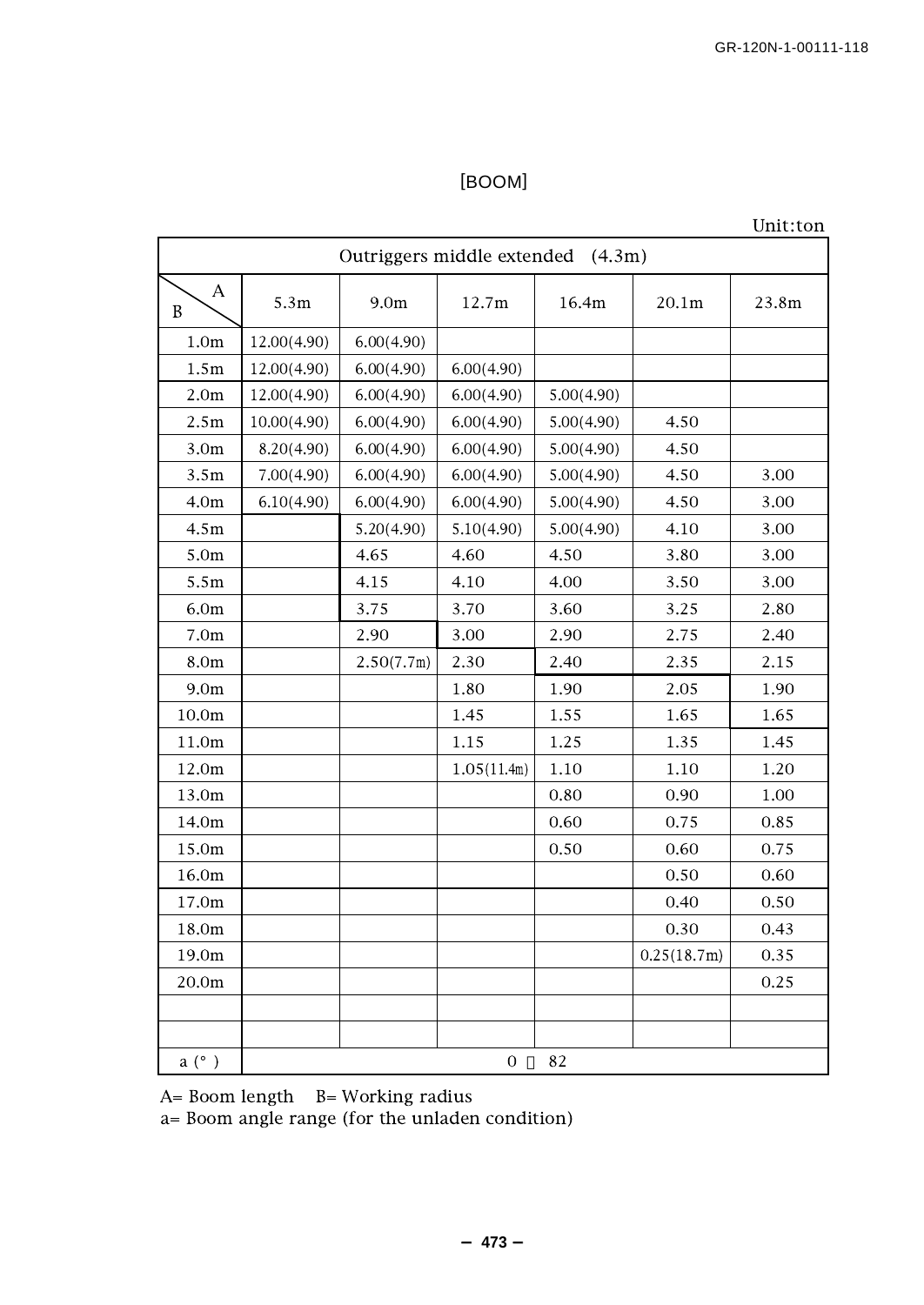### Unit:ton

| Outriggers middle extended (3.5m) |             |                  |             |            |          |          |  |  |  |
|-----------------------------------|-------------|------------------|-------------|------------|----------|----------|--|--|--|
| $\mathbf{A}$<br>$\, {\bf B}$      | 5.3m        | 9.0 <sub>m</sub> | 12.7m       | 16.4m      | 20.1m    | 23.8m    |  |  |  |
| 1.0 <sub>m</sub>                  | 12.00(4.90) | 6.00(4.90)       |             |            |          |          |  |  |  |
| 1.5m                              | 12.00(4.90) | 6.00(4.90)       | 6.00(4.90)  |            |          |          |  |  |  |
| 2.0 <sub>m</sub>                  | 12.00(4.90) | 6.00(4.90)       | 6.00(4.90)  | 5.00(4.90) |          |          |  |  |  |
| 2.5m                              | 10.00(4.90) | 6.00(4.90)       | 6.00(4.90)  | 5.00(4.90) | 4.50     |          |  |  |  |
| 3.0 <sub>m</sub>                  | 8.20(4.90)  | 6.00(4.90)       | 6.00(4.90)  | 5.00(4.90) | 4.50     |          |  |  |  |
| 3.5m                              | 7.00(4.90)  | 6.00(4.90)       | 6.00(4.90)  | 5.00(4.90) | 4.50     | 3.00     |  |  |  |
| 4.0 <sub>m</sub>                  | 6.10(4.90)  | 6.00(4.90)       | 6.00(4.90)  | 5.00(4.90) | 4.50     | 3.00     |  |  |  |
| 4.5m                              |             | 4.75             | 4.70        | 5.00(4.90) | 4.10     | 3.00     |  |  |  |
| 5.0m                              |             | 3.85             | 3.85        | 4.10       | 3.80     | 3.00     |  |  |  |
| 5.5m                              |             | 3.25             | 3.25        | 3.50       | 3.50     | 3.00     |  |  |  |
| 6.0 <sub>m</sub>                  |             | 2.75             | 2.75        | 3.00       | 3.15     | 2.80     |  |  |  |
| 7.0 <sub>m</sub>                  |             | 2.05             | 2.00        | 2.25       | 2.40     | 2.40     |  |  |  |
| 8.0m                              |             | 1.65(7.7m)       | 1.50        | 1.70       | 1.85     | 1.90     |  |  |  |
| 9.0 <sub>m</sub>                  |             |                  | 1.10        | 1.30       | 1.45     | 1.50     |  |  |  |
| 10.0m                             |             |                  | 0.80        | 1.00       | 1.15     | 1.20     |  |  |  |
| 11.0m                             |             |                  | 0.60        | 0.80       | 0.90     | 0.97     |  |  |  |
| 12.0m                             |             |                  | 0.40(11.4m) | 0.60       | 0.70     | 0.77     |  |  |  |
| 13.0m                             |             |                  |             | 0.45       | 0.55     | 0.62     |  |  |  |
| 14.0m                             |             |                  |             | 0.30       | 0.40     | 0.50     |  |  |  |
| 15.0m                             |             |                  |             | 0.25       | 0.30     | 0.40     |  |  |  |
| 16.0m                             |             |                  |             |            | 0.20     | 0.30     |  |  |  |
| 17.0m                             |             |                  |             |            |          | 0.20     |  |  |  |
|                                   |             |                  |             |            |          |          |  |  |  |
|                                   |             |                  |             |            |          |          |  |  |  |
|                                   |             |                  |             |            |          |          |  |  |  |
|                                   |             |                  |             |            |          |          |  |  |  |
|                                   |             |                  |             |            |          |          |  |  |  |
| a (°)                             |             | $\boldsymbol{0}$ | 82          |            | 21<br>82 | 36<br>82 |  |  |  |

A= Boom length B= Working radius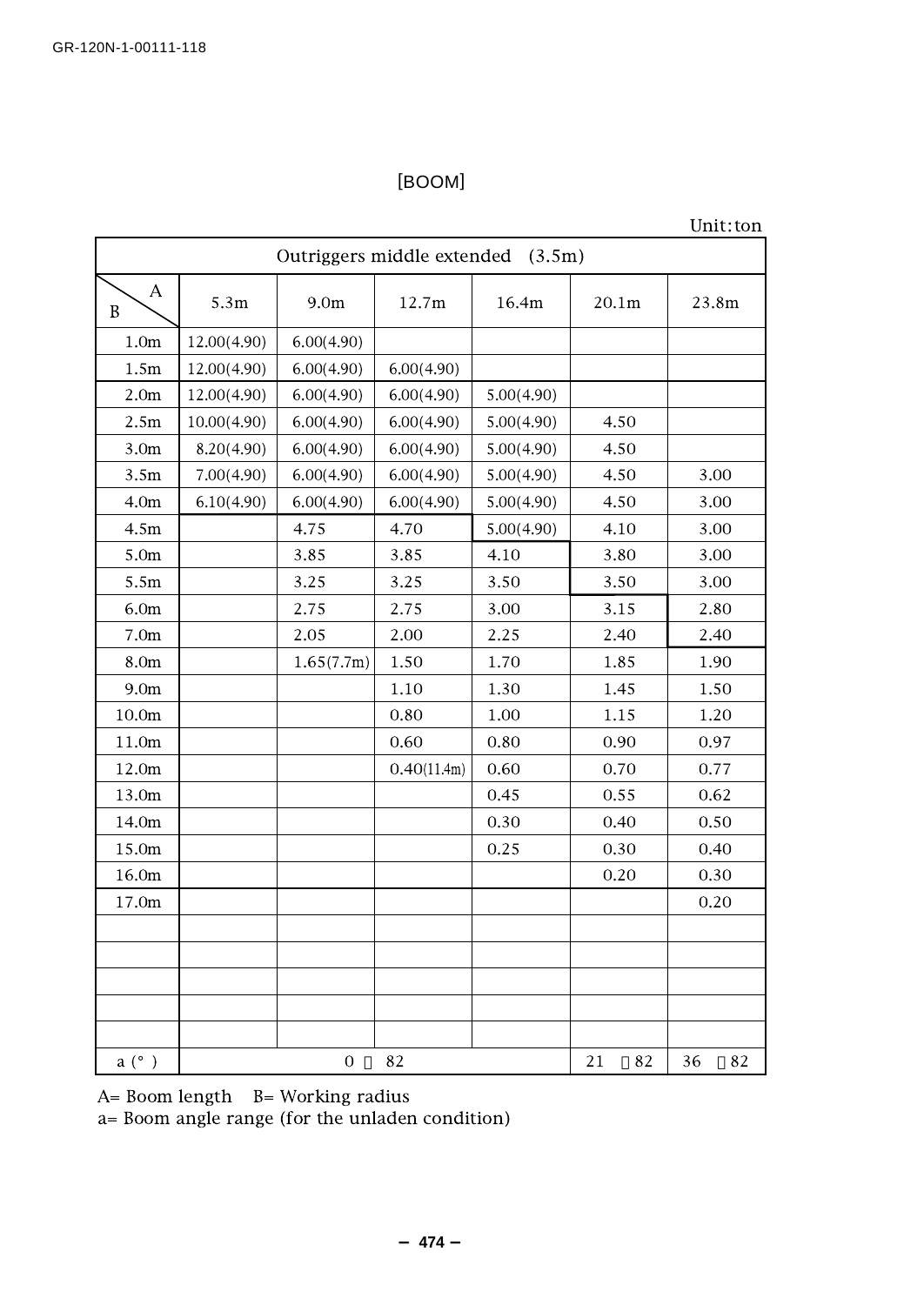Unit:ton

| Outriggers middle extended (2.5m) |                |                                    |            |                   |          |          |  |  |  |
|-----------------------------------|----------------|------------------------------------|------------|-------------------|----------|----------|--|--|--|
| Α<br>$\boldsymbol{B}$             | 5.3m           | 9.0 <sub>m</sub><br>12.7m<br>16.4m |            | 20.1 <sub>m</sub> | 23.8m    |          |  |  |  |
| 1.0 <sub>m</sub>                  | 12.00(4.90)    | 6.00(4.90)                         |            |                   |          |          |  |  |  |
| 1.5m                              | 12.00(4.90)    | 6.00(4.90)                         | 6.00(4.90) |                   |          |          |  |  |  |
| 2.0 <sub>m</sub>                  | 12.00(4.90)    | 6.00(4.90)                         | 6.00(4.90) | 5.00(4.90)        |          |          |  |  |  |
| 2.5m                              | 8.00(4.90)     | 6.00(4.90)                         | 6.00(4.90) | 5.00(4.90)        | 4.50     |          |  |  |  |
| 3.0 <sub>m</sub>                  | 5.70(4.90)     | 5.50(4.90)                         | 5.50(4.90) | 5.00(4.90)        | 4.50     |          |  |  |  |
| 3.5m                              | 4.25           | 4.30                               | 4.30       | 4.50              | 4.50     | 3.00     |  |  |  |
| 4.0 <sub>m</sub>                  | 3.45           | 3.35                               | 3.35       | 3.55              | 3.70     | 3.00     |  |  |  |
| 4.5m                              |                | 2.60                               | 2.65       | 2.90              | 3.05     | 3.00     |  |  |  |
| 5.0 <sub>m</sub>                  |                | 2.10                               | 2.15       | 2.35              | 2.55     | 2.60     |  |  |  |
| 5.5m                              |                | 1.75                               | 1.75       | 1.95              | 2.15     | 2.25     |  |  |  |
| 6.0 <sub>m</sub>                  |                | 1.45                               | 1.40       | 1.65              | 1.80     | 1.95     |  |  |  |
| 7.0 <sub>m</sub>                  |                | 1.00                               | 0.95       | 1.15              | 1.30     | 1.40     |  |  |  |
| 8.0m                              |                | 0.70(7.7m)                         | 0.65       | 0.85              | 0.95     | 1.05     |  |  |  |
| 9.0 <sub>m</sub>                  |                |                                    | 0.40       | 0.60              | 0.70     | 0.77     |  |  |  |
| 10.0m                             |                |                                    | 0.20       | 0.40              | 0.50     | 0.60     |  |  |  |
| 11.0m                             |                |                                    |            | 0.25              | 0.35     | 0.40     |  |  |  |
| 12.0m                             |                |                                    |            |                   | 0.20     | 0.30     |  |  |  |
| 13.0m                             |                |                                    |            |                   |          | 0.20     |  |  |  |
| a (°)                             | $\overline{0}$ | 82                                 | 82<br>19   | 33<br>82          | 44<br>82 | 50<br>82 |  |  |  |

A= Boom length B= Working radius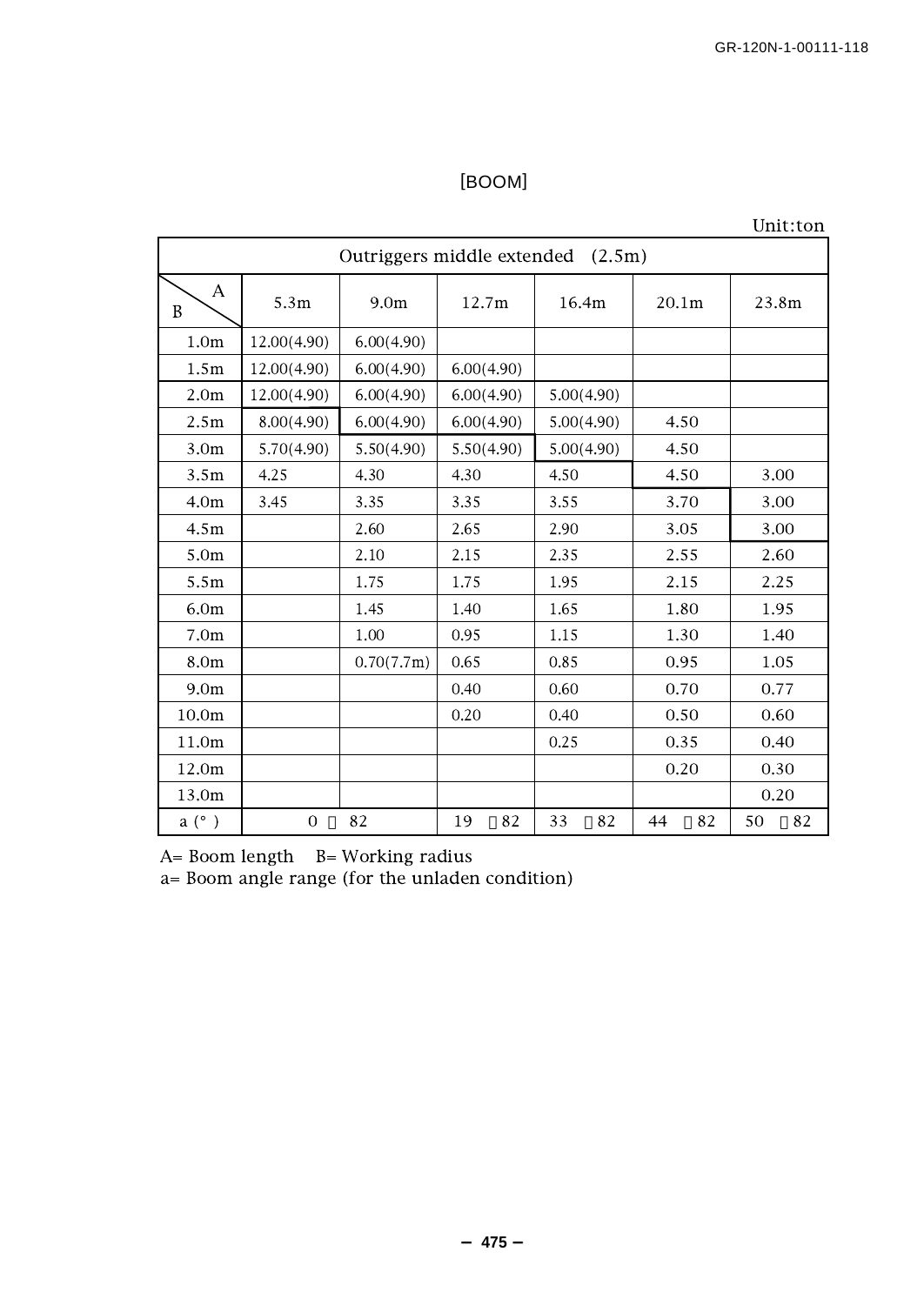### Unit:ton

| Outriggers minimum extended (*) |                   |            |            |            |                   |          |  |  |  |
|---------------------------------|-------------------|------------|------------|------------|-------------------|----------|--|--|--|
| А<br>$\, {\bf B}$               | 5.3m              | 9.0m       | 12.7m      | 16.4m      | 20.1 <sub>m</sub> | 23.8m    |  |  |  |
| 1.0 <sub>m</sub>                | 8.00(4.90)        | 6.00(4.90) |            |            |                   |          |  |  |  |
| 1.5m                            | 7.00(4.90)        | 6.00(4.90) | 6.00(4.90) |            |                   |          |  |  |  |
| 2.0 <sub>m</sub>                | 5.50(4.90)        | 5.40(4.90) | 5.50(4.90) | 5.00(4.90) |                   |          |  |  |  |
| 2.5m                            | 3.70              | 3.80       | 3.55       | 3.20       | 3.20              |          |  |  |  |
| 3.0 <sub>m</sub>                | 2.70              | 2.85       | 2.65       | 2.60       | 2.60              |          |  |  |  |
| 3.5m                            | 2.10              | 2.00       | 2.00       | 2.05       | 2.10              | 2.10     |  |  |  |
| 4.0 <sub>m</sub>                | 1.60              | 1.55       | 1.55       | 1.60       | 1.70              | 1.75     |  |  |  |
| 4.5m                            |                   | 1.20       | 1.20       | 1.25       | 1.40              | 1.45     |  |  |  |
| 5.0 <sub>m</sub>                |                   | 0.90       | 0.95       | $1.00\,$   | 1.15              | 1.25     |  |  |  |
| 5.5m                            |                   | 0.70       | 0.75       | 0.80       | 0.95              | 1.05     |  |  |  |
| 6.0m                            |                   | 0.55       | 0.55       | 0.65       | 0.80              | 0.90     |  |  |  |
| 7.0 <sub>m</sub>                |                   | 0.25       | 0.20       | 0.40       | 0.55              | 0.60     |  |  |  |
| 8.0m                            |                   |            |            |            |                   | 0.35     |  |  |  |
|                                 |                   |            |            |            |                   |          |  |  |  |
|                                 |                   |            |            |            |                   |          |  |  |  |
|                                 |                   |            |            |            |                   |          |  |  |  |
|                                 |                   |            |            |            |                   |          |  |  |  |
|                                 |                   |            |            |            |                   |          |  |  |  |
| a (°)                           | 82<br>$\mathbf 0$ | 18<br>82   | 50<br>82   | 56<br>82   | 82<br>60          | 63<br>82 |  |  |  |

A= Boom length B= Working radius

a= Boom angle range (for the unladen condition)

\* 1.7 m---X-type outrigger

1.64m---H-type outrigger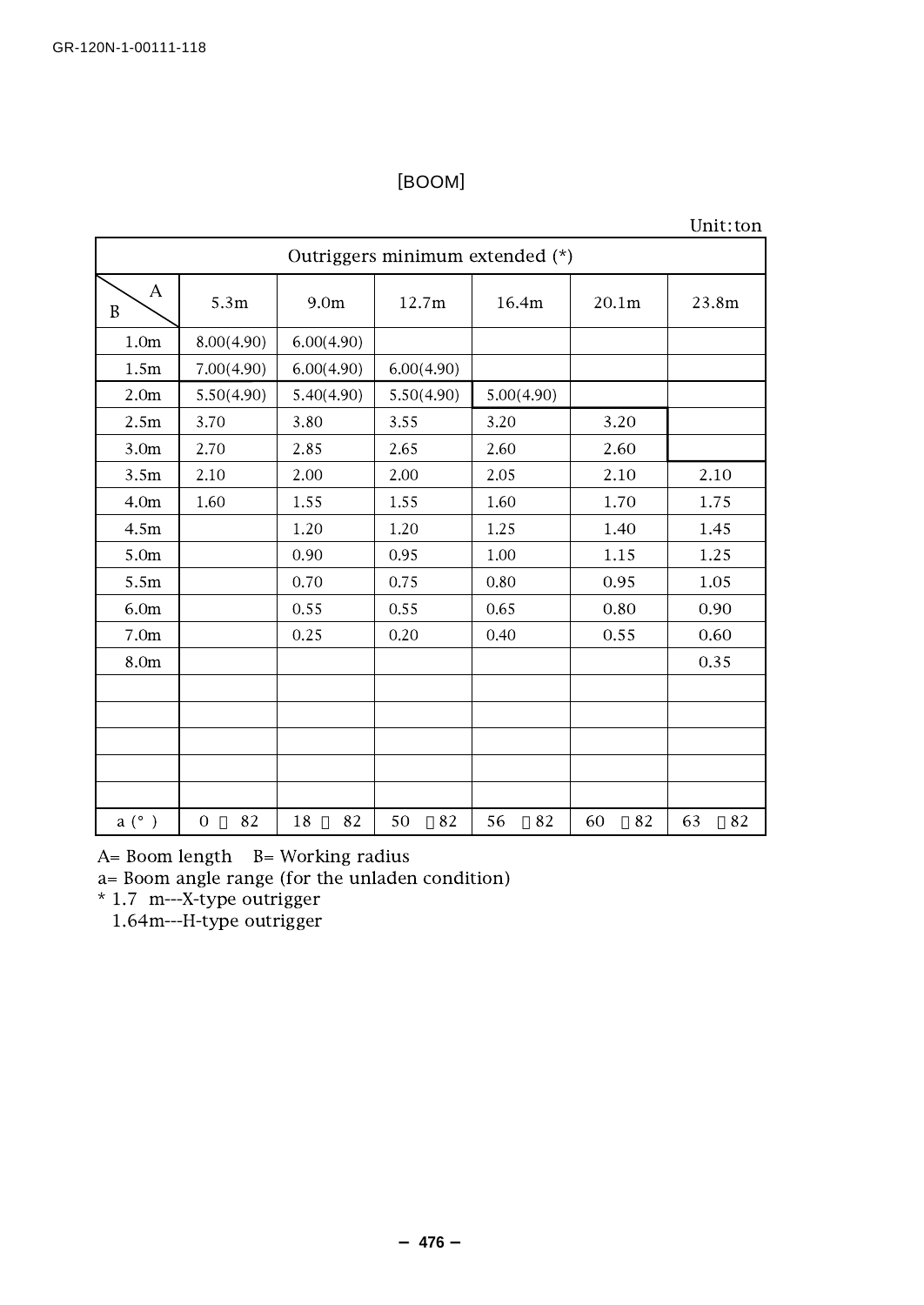## [JIB]

Unit:ton

|               | $-360^{\circ}$ –<br>Outriggers fully extended (4.7m) |             |      |              |              |      |      |             |                           |            |              |      |
|---------------|------------------------------------------------------|-------------|------|--------------|--------------|------|------|-------------|---------------------------|------------|--------------|------|
| $\mathsf{C}$  | $23.8m$ Boom $+3.6m$ Jib                             |             |      |              |              |      |      |             | $23.8m$ Boom $+ 5.5m$ Jib |            |              |      |
| D             |                                                      | $5^{\circ}$ |      | $25^{\circ}$ | $45^{\circ}$ |      |      | $5^{\circ}$ |                           | $25^\circ$ | $45^{\circ}$ |      |
| $E(^{\circ})$ | B(m)                                                 | М           | B(m) | М            | B(m)         | М    | B(m) | М           | B(m)                      | М          | B(m)         | М    |
| 82            | 3.8                                                  | 1.50        | 4.7  | 1.20         | 5.9          | 0.90 | 3.9  | 0.85        | 6.2                       | 0.70       | 7.2          | 0.60 |
| 80            | 4.8                                                  | 1.50        | 5.7  | 1.20         | 6.8          | 0.90 | 5.0  | 0.85        | 7.3                       | 0.70       | 8.2          | 0.60 |
| 75            | 7.3                                                  | 1.50        | 8.1  | 1.20         | 9.2          | 0.90 | 7.7  | 0.85        | 9.9                       | 0.70       | 10.6         | 0.55 |
| 70            | 9.7                                                  | 1.25        | 10.4 | 1.00         | 11.4         | 0.85 | 10.3 | 0.85        | 12.2                      | 0.65       | 12.8         | 0.53 |
| 65            | 12.0                                                 | 1.05        | 12.5 | 0.90         | 13.4         | 0.77 | 12.6 | 0.80        | 14.3                      | 0.60       | 15.0         | 0.50 |
| 60            | 14.2                                                 | 0.90        | 14.6 | 0.80         | 15.4         | 0.70 | 14.8 | 0.66        | 16.3                      | 0.55       | 17.0         | 0.48 |
| 55            | 16.2                                                 | 0.71        | 16.4 | 0.66         | 17.0         | 0.65 | 16.9 | 0.58        | 18.0                      | 0.50       | 18.9         | 0.45 |
| 50            | 18.0                                                 | 0.53        | 18.2 | 0.50         | 18.5         | 0.50 | 18.8 | 0.47        | 19.6                      | 0.42       | 20.5         | 0.40 |
| 45            | 19.7                                                 | 0.38        | 19.8 | 0.36         | 19.8         | 0.36 | 20.5 | 0.34        | 21.1                      | 0.31       | 22.0         | 0.31 |
| 40            | 21.1                                                 | 0.25        | 21.2 | 0.25         |              |      | 22.3 | 0.23        | 23.2                      | 0.21       |              |      |
| 35            | 22.3                                                 | 0.16        | 22.4 | 0.16         |              |      |      |             |                           |            |              |      |
| a (°)         |                                                      | 34          | 82   |              | 44           | 82   |      | 39          | 82                        |            | 44           | 82   |

Unit:ton

| Outriggers middle extended |      |             |                          |              |              |                | (4.3m)      |      |                           |      | -Over sides- |      |
|----------------------------|------|-------------|--------------------------|--------------|--------------|----------------|-------------|------|---------------------------|------|--------------|------|
| $\mathsf{C}$               |      |             | $23.8m$ Boom $+3.6m$ Jib |              |              |                |             |      | $23.8m$ Boom $+ 5.5m$ Jib |      |              |      |
| D                          |      | $5^{\circ}$ |                          | $25^{\circ}$ | $45^{\circ}$ |                | $5^{\circ}$ |      | $25^{\circ}$              |      | $45^{\circ}$ |      |
| $E(\circ)$                 | B(m) | М           | B(m)                     | М            | B(m)         | М              | B(m)        | М    | B(m)                      | М    | B(m)         | М    |
| 82                         | 3.8  | 1.50        | 4.7                      | 1.20         | 5.9          | 0.90           | 3.9         | 0.85 | 6.1                       | 0.70 | 7.1          | 0.60 |
| 80                         | 4.8  | 1.50        | 5.7                      | 1.20         | 6.9          | 0.90           | 5.0         | 0.85 | 7.2                       | 0.70 | 8.2          | 0.60 |
| 75                         | 7.3  | 1.50        | 8.1                      | 1.20         | 9.2          | 0.90           | 7.7         | 0.85 | 9.9                       | 0.70 | 10.6         | 0.55 |
| 70                         | 9.7  | 1.25        | 10.4                     | 1.00         | 11.4         | 0.85           | 10.2        | 0.85 | 12.2                      | 0.65 | 12.8         | 0.53 |
| 65                         | 12.0 | 1.05        | 12.5                     | 0.90         | 13.4         | 0.77           | 12.6        | 0.80 | 14.3                      | 0.60 | 15.0         | 0.50 |
| 60                         | 14.2 | 0.80        | 14.5                     | 0.77         | 15.3         | 0.65           | 14.8        | 0.66 | 16.3                      | 0.55 | 17.0         | 0.48 |
| 55                         | 16.1 | 0.55        | 16.4                     | 0.55         | 16.9         | 0.53           | 16.8        | 0.52 | 18.0                      | 0.45 | 18.8         | 0.40 |
| 50                         | 17.9 | 0.38        | 18.1                     | 0.38         | 18.4         | 0.37           | 18.7        | 0.36 | 19.6                      | 0.33 | 20.5         | 0.32 |
| 45                         | 19.6 | 0.26        | 19.7                     | 0.26         | 19.8         | 0.24           | 20.5        | 0.24 | 21.1                      | 0.22 | 21.9         | 0.21 |
| 40                         | 21.0 | 0.15        | 21.1                     | 0.15         |              |                |             |      |                           |      |              |      |
|                            |      |             |                          |              |              |                |             |      |                           |      |              |      |
| a (°)                      |      | 39          | 82                       |              | 44           | 82<br>82<br>44 |             |      |                           |      |              |      |

B= Working radius C= Jib length D= Jib offset

E= Boom angle M= Total rated loads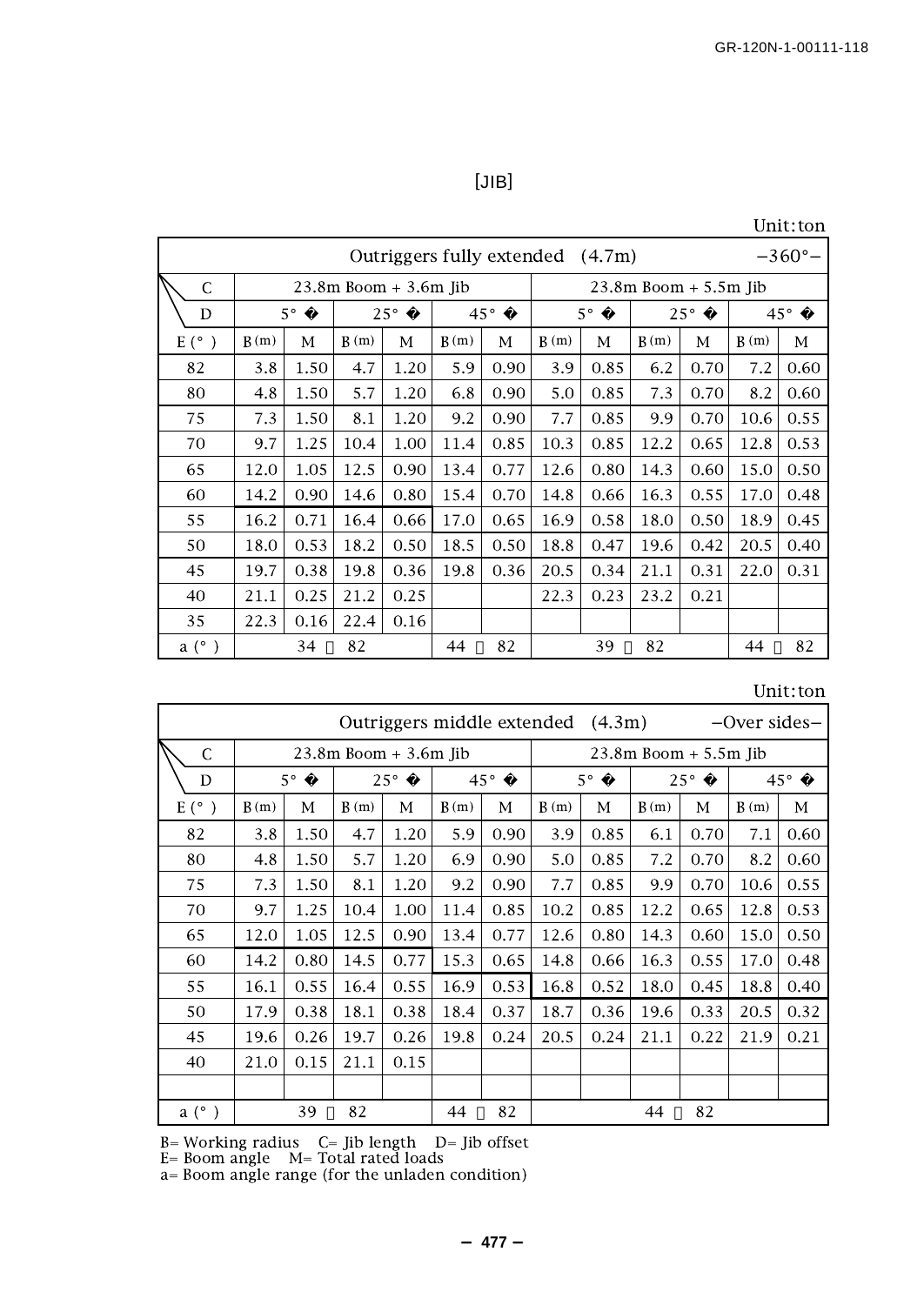[JIB]

|  | Unit:ton |
|--|----------|
|  |          |

| Outriggers middle extended (3.5m) |      |             |                          |              |      |              | $-$ Over sides $-$ |             |              |                           |              |      |
|-----------------------------------|------|-------------|--------------------------|--------------|------|--------------|--------------------|-------------|--------------|---------------------------|--------------|------|
| C                                 |      |             | $23.8m$ Boom $+3.6m$ Jib |              |      |              |                    |             |              | $23.8m$ Boom $+ 5.5m$ Jib |              |      |
| D                                 |      | $5^{\circ}$ |                          | $25^{\circ}$ |      | $45^{\circ}$ |                    | $5^{\circ}$ | $25^{\circ}$ |                           | $45^{\circ}$ |      |
| $E(^{\circ})$                     | B(m) | М           | B(m)                     | М            | B(m) | М            | B(m)               | М           | B(m)         | М                         | B(m)         | М    |
| 82                                | 3.8  | 1.50        | 4.7                      | 1.20         | 5.9  | 0.90         | 3.9                | 0.85        | 6.1          | 0.70                      | 7.2          | 0.60 |
| 80                                | 4.8  | 1.50        | 5.7                      | 1.20         | 6.8  | 0.90         | 5.0                | 0.85        | 7.3          | 0.70                      | 8.2          | 0.60 |
| 75                                | 7.3  | 1.50        | 8.1                      | 1.20         | 9.2  | 0.90         | 7.7                | 0.85        | 9.9          | 0.70                      | 10.6         | 0.55 |
| 70                                | 9.6  | 1.10        | 10.3                     | 1.00         | 11.4 | 0.85         | 10.2               | 0.85        | 12.2         | 0.65                      | 12.8         | 0.53 |
| 65                                | 11.8 | 0.74        | 12.4                     | 0.70         | 13.3 | 0.65         | 12.5               | 0.68        | 14.2         | 0.52                      | 14.9         | 0.45 |
| 60                                | 13.9 | 0.48        | 14.4                     | 0.46         | 15.2 | 0.43         | 14.6               | 0.42        | 16.2         | 0.37                      | 16.9         | 0.35 |
| 55                                | 15.9 | 0.28        | 16.2                     | 0.27         | 16.8 | 0.26         | 16.9               | 0.25        | 17.9         | 0.22                      | 18.7         | 0.21 |
|                                   |      |             |                          |              |      |              |                    |             |              |                           |              |      |
|                                   |      |             |                          |              |      |              |                    |             |              |                           |              |      |
|                                   |      |             |                          |              |      |              |                    |             |              |                           |              |      |
|                                   |      |             |                          |              |      |              |                    |             |              |                           |              |      |
| a (°)                             |      |             | 54                       | 82           |      |              |                    |             | 54           | 82                        |              |      |

| Unit:ton |
|----------|
|----------|

| Outriggers middle extended (2.5m) |                          |             |      |              |      |              |                           |             |      |      | $-$ Over sides $-$ |              |
|-----------------------------------|--------------------------|-------------|------|--------------|------|--------------|---------------------------|-------------|------|------|--------------------|--------------|
| $\mathsf{C}$                      | $23.8m$ Boom $+3.6m$ Jib |             |      |              |      |              | $23.8m$ Boom $+ 5.5m$ Jib |             |      |      |                    |              |
| D                                 |                          | $5^{\circ}$ |      | $25^{\circ}$ |      | $45^{\circ}$ |                           | $5^{\circ}$ |      | 25°  |                    | $45^{\circ}$ |
| $E^{\circ}$ )                     | B(m)                     | М           | B(m) | М            | B(m) | М            | B(m)                      | М           | B(m) | М    | B(m)               | М            |
| 82                                | 3.8                      | 1.50        | 4.7  | 1.20         | 5.9  | 0.90         | 3.9                       | 0.85        | 6.1  | 0.70 | 7.2                | 0.60         |
| 75                                | 7.2                      | 1.10        | 8.0  | 0.90         | 9.1  | 0.80         | 7.7                       | 0.85        | 9.8  | 0.65 | 10.5               | 0.50         |
| 70                                | 9.5                      | 0.58        | 10.1 | 0.50         | 11.1 | 0.45         | 10.0                      | 0.50        | 12.0 | 0.40 | 12.7               | 0.35         |
| 65                                | 11.6                     | 0.25        | 12.1 | 0.22         | 13.1 | 0.20         | 12.2                      | 0.20        |      |      |                    |              |
|                                   |                          |             |      |              |      |              |                           |             |      |      |                    |              |
|                                   |                          |             |      |              |      |              |                           |             |      |      |                    |              |
|                                   |                          |             |      |              |      |              |                           |             |      |      |                    |              |
|                                   |                          |             |      |              |      |              |                           |             |      |      |                    |              |
|                                   |                          |             |      |              |      |              |                           |             |      |      |                    |              |
|                                   |                          |             |      |              |      |              |                           |             |      |      |                    |              |
|                                   |                          |             |      |              |      |              |                           |             |      |      |                    |              |
| $a^{\circ}$ )                     |                          |             | 64   | 82           |      |              | 64                        | 82          |      | 69   | 82                 |              |

B= Working radius C= Jib length D= Jib offset

E= Boom angle M= Total rated loads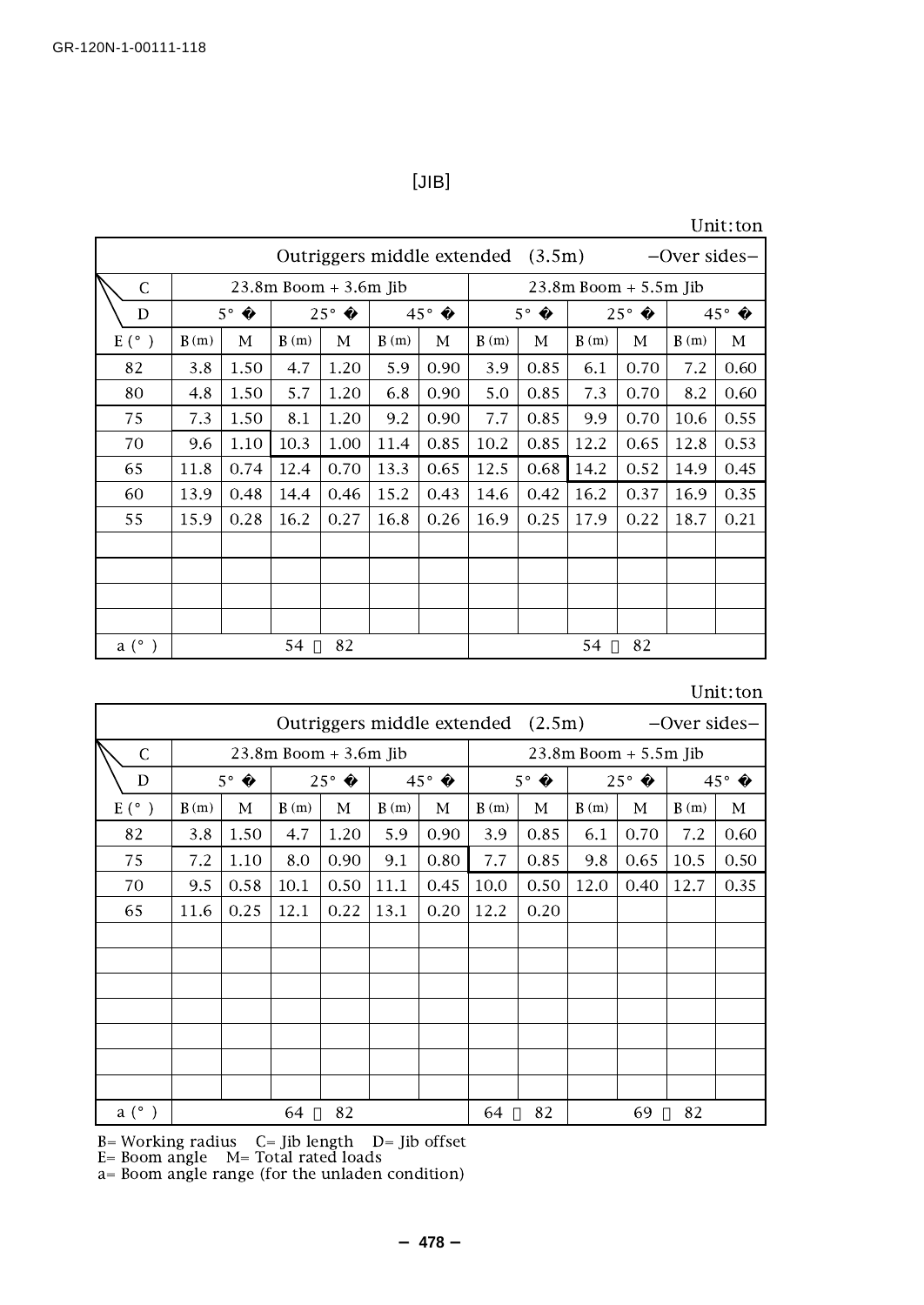#### **PRECAUTIONS TO BE TAKEN WHEN THE OUTRIGGERS ARE EXTENDED:**

- 1. The values in parentheses are for GR-120N.
- 2. The total rated loads shown are for the case where the crane is set horizontally on firm level ground. They include the weights of the slings and hooks.
- The values above the bold lines are based on the crane strength while those below are based on the crane stability.
- 3. Since the total rated loads are based on the actual working radii including the deflection of the boom, operations should be performed in accordance with the working radii.
- 4. Perform jib operations in accordance with the boom angle, irrespective of the boom length.
- The working radii are reference values for the case where the jib is mounted to a 23.8m boom.
- 5. The total rated load for the single top shall be the value obtained by subtracting the weight of the main hook from the total rated load of the boom and must not exceed 1.8t.
- 6. High-speed unwind function (only on cranes fitted with winches without free-fall device) should be performed only when lowering the hook alone and sudden braking operations must be avoided.
- 7. As a rule, free-fall operation (only on cranes fitted with winches with free-fall device) should be performed only when lowering the hook alone. If a hoisted load must be lowered by free-fall operation, the load must be kept below 1/5th of the total rated load and sudden braking operations must be avoided.
- 8. The table below shows the standard number of part lines for each boom length. When using with other than this number of part lines, the load per line should not exceed 1.5t for the main winch, and 1.8t for the auxiliary winch.

| 5.3m                 | 9.0 <sub>m</sub> | 12.7m | 16.4m | 20.1 <sub>m</sub> | 23.8m | Jib/Single top |
|----------------------|------------------|-------|-------|-------------------|-------|----------------|
| 8(4)                 |                  |       |       |                   |       |                |
| 12t Hook (4.9t Hook) |                  |       |       |                   |       | 1.8t Hook      |
| (90kg)<br>90kg       |                  |       |       |                   |       | 25kg           |

 $A=$  Boom length  $H=$  No. of part-lines  $K=$  Hook type  $L=$  Hook weight

The values in parentheses are for GR-120N.

9. The hoisting performance for the "Over sides" range will differ according to the extended width of the outriggers. Operations should be performed in accordance with the performance corresponding to the extended width. Also, although the hoisting performances for the "Over front" and "Over rear" ranges are equivalent to those of the "outriggers fully extended" condition, the front and rear ranges (angle a) will differ according to the width to which the outriggers are extended in the left and right directions.

| Extended width       | Middle extended<br>(4.3m) | Middle extended<br>(3.5m) | Middle extended<br>(2.5m) | Minimum extended |
|----------------------|---------------------------|---------------------------|---------------------------|------------------|
| Angle a <sup>o</sup> |                           |                           |                           |                  |

 $= 1.7$ m X-type outrigger  $1.64$ m H-type outrigger

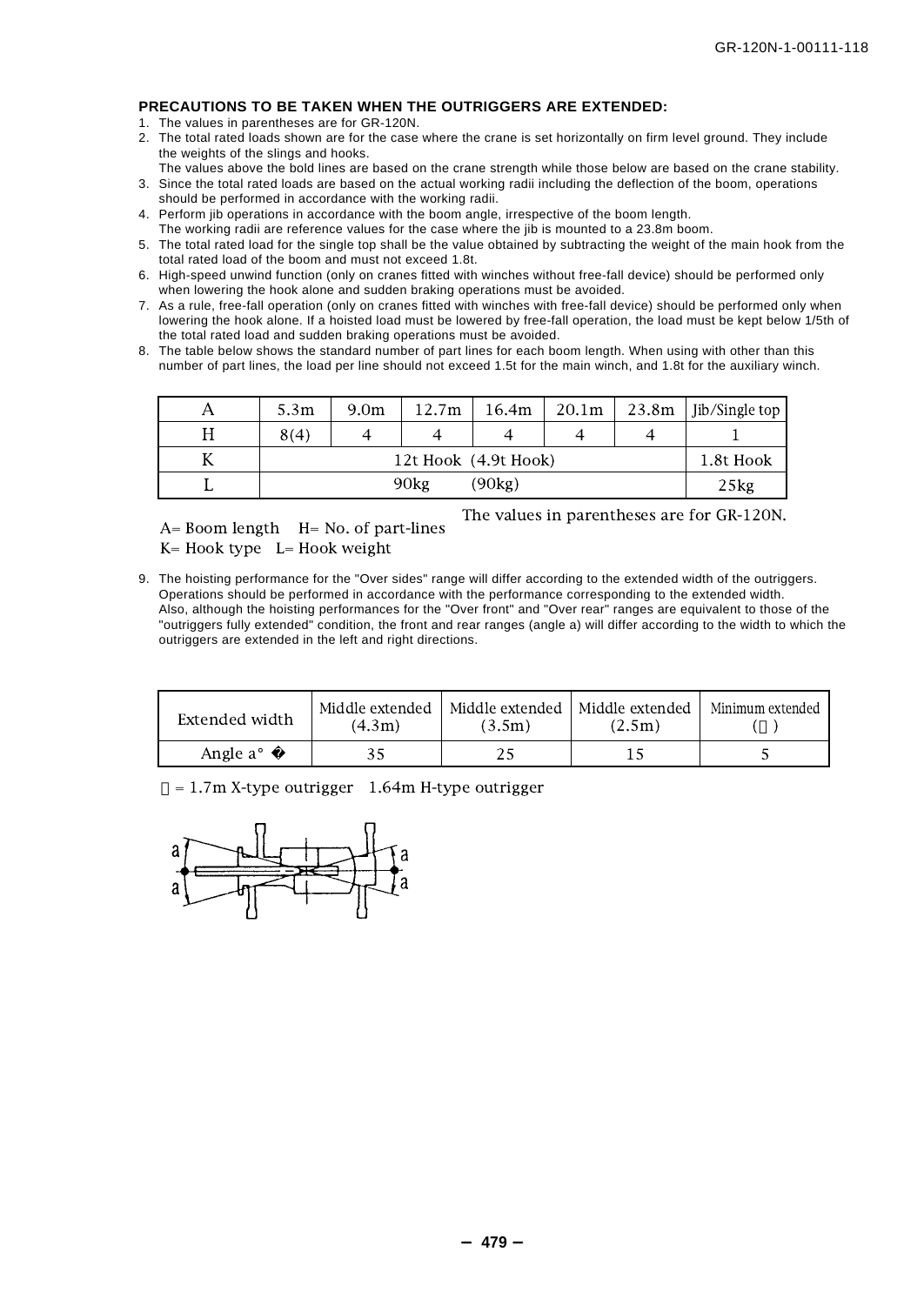# (2) Without outriggers

| B     | Stationary |           |          |           |              |          |  |  |
|-------|------------|-----------|----------|-----------|--------------|----------|--|--|
|       |            | 5.3m Boom |          | 9.0m Boom | $12.7m$ Boom |          |  |  |
| (m)   | K          | G         | K        | G         | K            | G        |  |  |
| 1.0   | 3.60       | 2.80      | 3.60     | 2.80      |              |          |  |  |
| 1.5   | 3.60       | 2.80      | 3.60     | 2.80      | 3.60         | 2.80     |  |  |
| 2.0   | 3.40       | 2.80      | 3.40     | 2.80      | 3.40         | 2.80     |  |  |
| 2.5   | 3.10       | 2.15      | 3.10     | 2.10      | 3.10         | 2.05     |  |  |
| 3.0   | 2.65       | 1.60      | 2.60     | 1.55      | 2.55         | 1.50     |  |  |
| 3.5   | 2.30       | 1.25      | 2.20     | 1.20      | 2.10         | 1.10     |  |  |
| 4.0   | 2.00       | 0.90      | 1.90     | 0.80      | 1.70         | 0.70     |  |  |
| 4.5   |            |           | 1.60     | 0.50      | 1.40         | 0.40     |  |  |
| 5.0   |            |           | 1.30     |           | 1.10         |          |  |  |
| 5.5   |            |           | 1.10     |           | 0.95         |          |  |  |
| 6.0   |            |           | 0.90     |           | 0.80         |          |  |  |
| 7.0   |            |           | 0.50     |           | 0.50         |          |  |  |
| a (°) | 0          | 82        | 82<br>26 | 50<br>82  | 52<br>82     | 63<br>82 |  |  |

| B             | Creep (travelling at 1.6km/h or less) |           |          |           |              |          |  |  |
|---------------|---------------------------------------|-----------|----------|-----------|--------------|----------|--|--|
| (m)           |                                       | 5.3m Boom |          | 9.0m Boom | $12.7m$ Boom |          |  |  |
|               | K                                     | G         | K        | G         | K            | G        |  |  |
| 1.0           | 3.20                                  | 2.00      | 3.20     | 2.00      |              |          |  |  |
| 1.5           | 3.20                                  | 2.00      | 3.20     | 2.00      | 3.20         | 2.00     |  |  |
| 2.0           | 3.00                                  | 2.00      | 3.00     | 2.00      | 3.00         | 2.00     |  |  |
| 2.5           | 2.80                                  | 1.55      | 2.75     | 1.50      | 2.65         | 1.45     |  |  |
| 3.0           | 2.40                                  | 1.10      | 2.30     | 1.05      | 2.20         | 1.00     |  |  |
| 3.5           | 2.00                                  | 0.85      | 1.90     | 0.75      | 1.80         | 0.65     |  |  |
| 4.0           | 1.70                                  | 0.60      | 1.65     | 0.50      | 1.50         | 0.40     |  |  |
| 4.5           |                                       |           | 1.40     | 0.30      | 1.25         |          |  |  |
| 5.0           |                                       |           | 1.15     |           | 1.00         |          |  |  |
| 5.5           |                                       |           | 0.95     |           | 0.85         |          |  |  |
| 6.0           |                                       |           | 0.80     |           | 0.70         |          |  |  |
| 7.0           |                                       |           | 0.45     |           | 0.45         |          |  |  |
| $a(^{\circ})$ | 0                                     | 82        | 82<br>26 | 82<br>50  | 52<br>82     | 66<br>82 |  |  |

B= Working radius K= Front G= 360°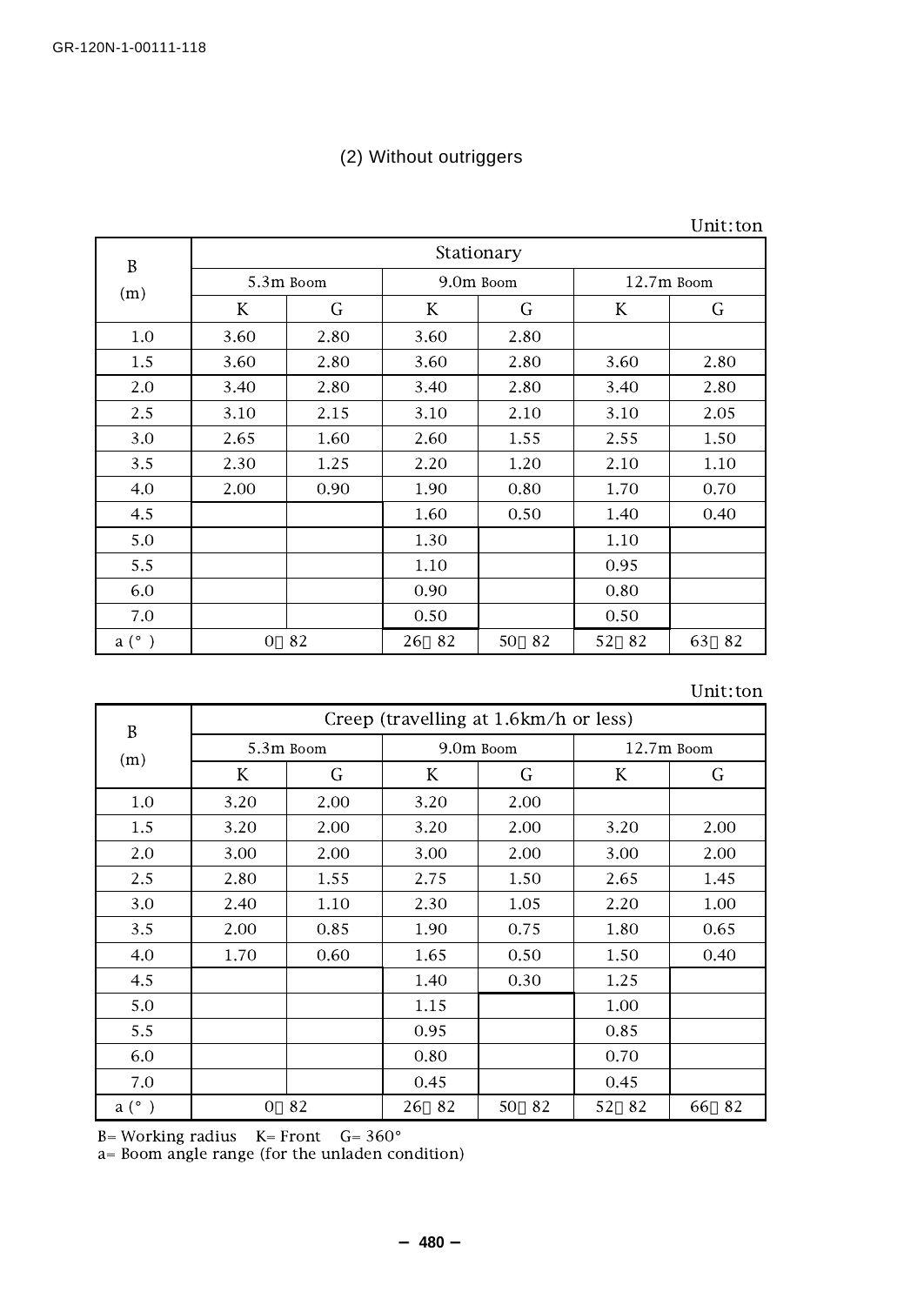#### **PRECAUTIONS TO BE TAKEN WHEN THE OUTRIGGERS ARE NOT MOUNTED:**

1. The total rated loads shown are for the case where the tire air pressure on firm level ground is as specified 875kPa (8.75kgf/cm2 )., and the crane is completely spring-locked.They include the weights of the slings and hooks (main hook: 90kg, auxiliary hook: 25kg).

The values above the bold lines are based on the crane strength while those below are based on the crane stability.The foundation, working conditions, etc. should be taken into consideration for actual work.

- 2. Since the total rated loads are based on the actual working radii including the deflection of the boom and the tires, operations should be performed in accordance with the working radii.
- 3. The table below shows the standard number of part lines for each boom length. When using with other than this number of part lines, the load per line should not exceed 1.5t for the main winch, and 1.8t for the auxiliary winch.

|     | $\sim$<br>J.3m | <b>UIII</b> | -<br><b>SAMP</b><br>14.1 | Single top |
|-----|----------------|-------------|--------------------------|------------|
| . . |                |             |                          |            |

 $A=$  Boom length  $H=$  No. of part-lines

4. If the spring lock is not available or not used, no load can be hoisted in the over-side area. "Over front" crane operations should be performed only when the AML "over-front area indicator lamp" is lit. The boom must be kept inside a 2° area over front of the carrier when performing "Over front" crane operations without the outriggers.



- 5. The total rated load for the single top shall be the value obtained by subtracting the weight of the main hook from the total rated load of the boom and must not exceed 1.8t.
- 6. High-speed unwind function (only on cranes fitted with winches without free-fall device) and free-fall operations (only on cranes fitted with winches with free-fall device) should not be performed without outriggers. Booms over 12.7m in length and jibs should not be used without outriggers.
- 7. The "Drive, Speed Selection" switch should be set to "4-wheel / Lo" for creeping while hoisting a load.
- 8. When creeping while hoisting a load, the swing brake should be applied, the load should be kept as close to the ground as possible but not touching the ground and the speed should be kept at 1.6km/h or less. In particular, any abrupt steering, starting or braking must be avoided.
- 9. Crane operations should not be performed when creeping while hoisting a load.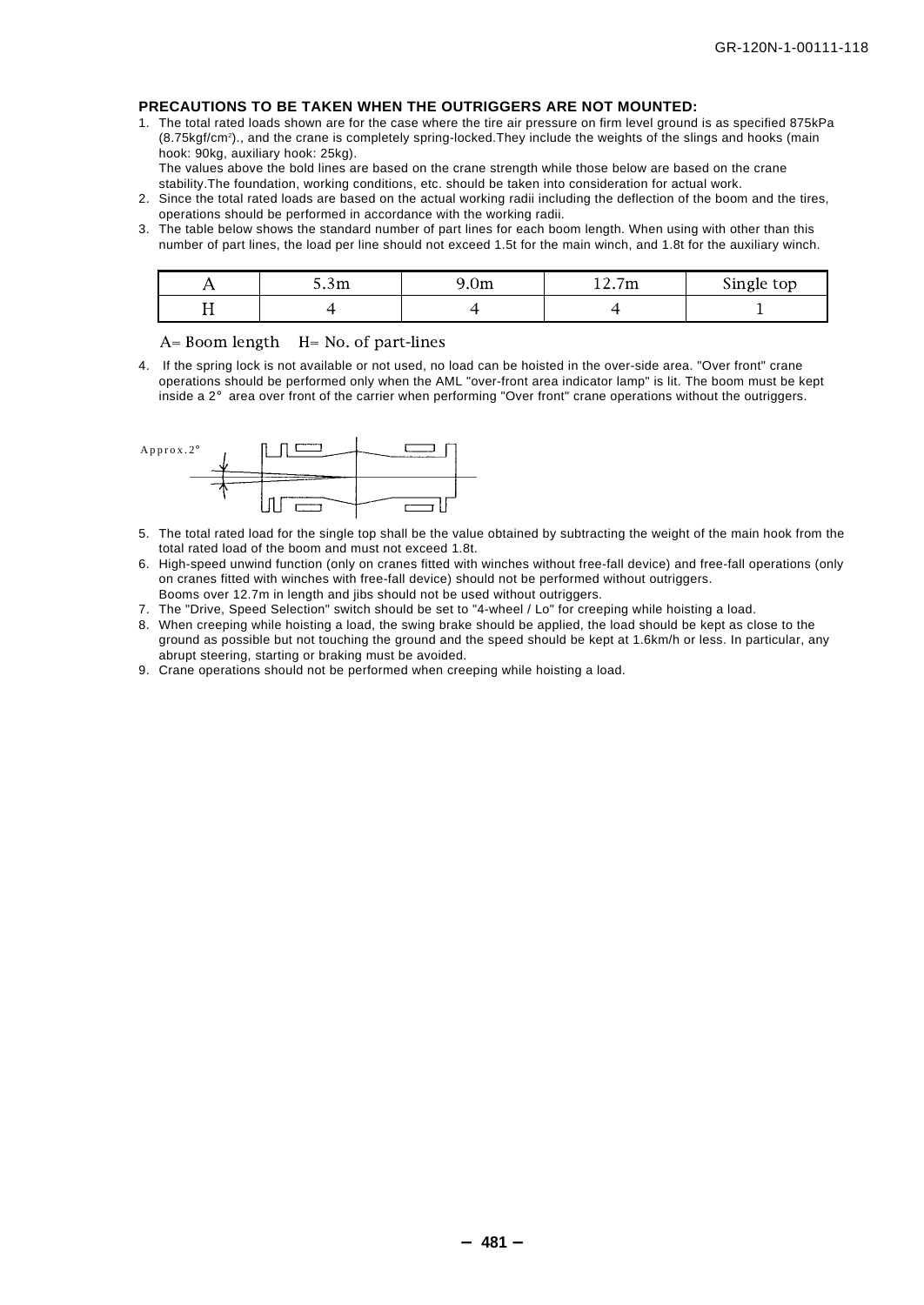# WORKING RADIUS - LIFTING HEIGHT



#### **NOTES:**

1. The deflection of the boom is not incorporated in the figure above.

2. The figure above is for the case where the outriggers are fully extended (360°).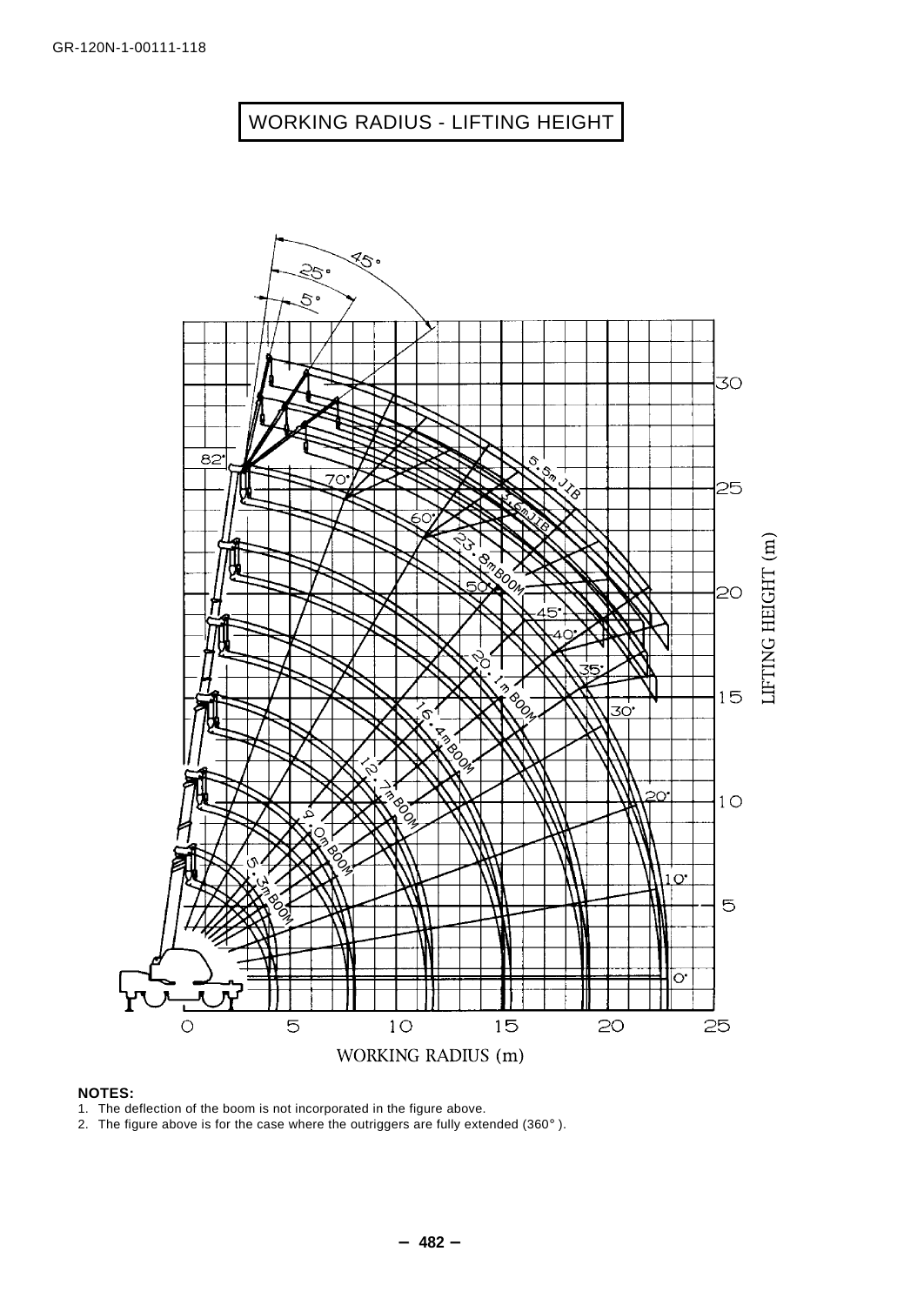

DIMENSIONS (1/100) (001/1) SNOISNINE

[X-type outrigger crane] [X-type outrigger crane]